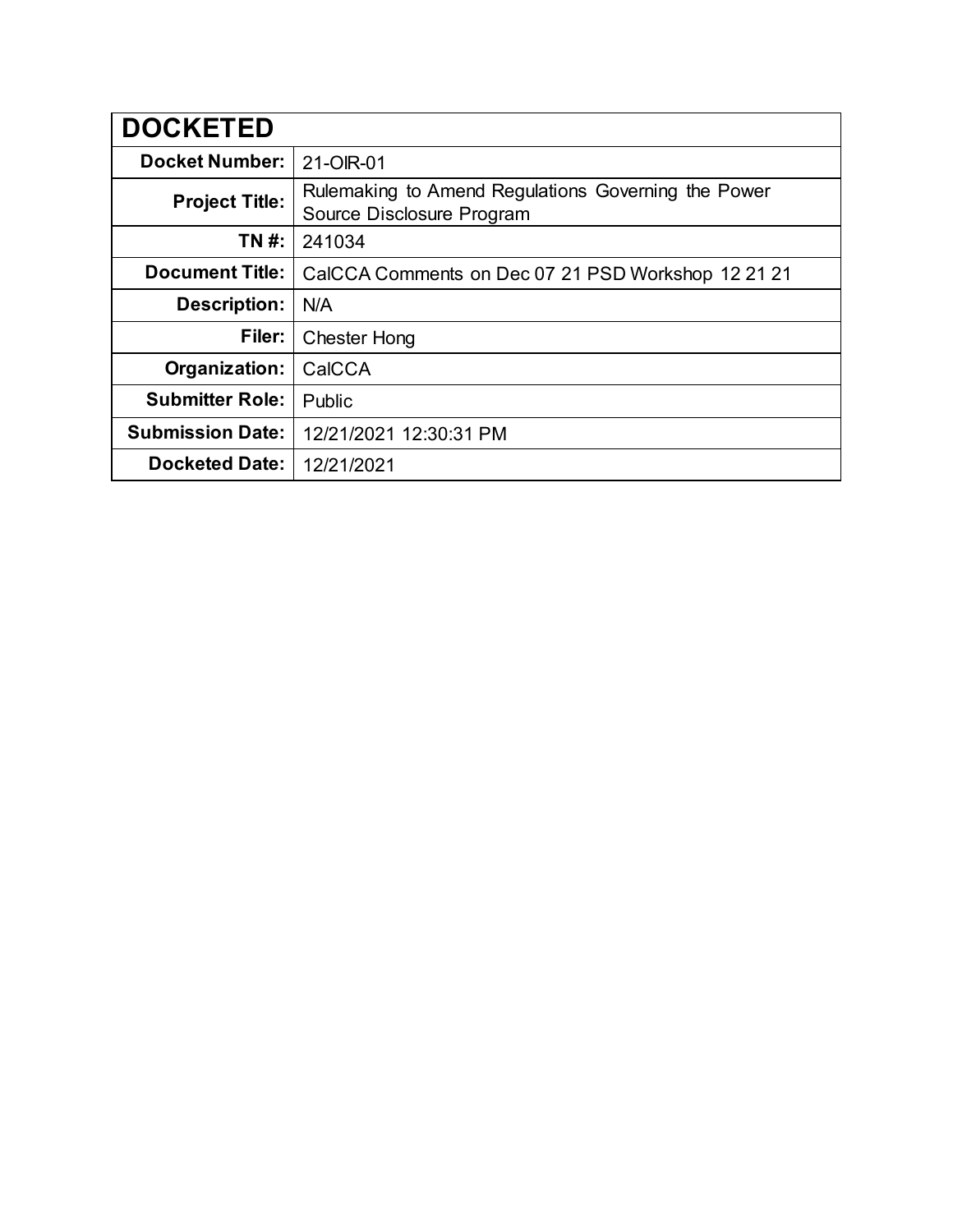

## **CALIFORNIA COMMUNITY CHOICE ASSOCIATION'S COMMENTS ON THE STAFF PRE-RULEMAKING WORKSHOP ON UPDATES TO THE POWER SOURCE DISCLOSURE REGULATIONS WORKSHOP December 7, 2021**

**Docket 21-OIR-01**

**Rulemaking to Amend Regulations Governing the Power Source Disclosure Program**

## **I. INTRODUCTION**

The California Community Choice Association (CalCCA)<sup>1</sup> submits these comments on the *Staff Pre-Rulemaking Workshop On Updates To The Power Source Disclosure Regulations Workshop*  (Workshop), held on December 7, 2021.

## **II. COMMENTS**

At the Workshop, Commission staff proposed several redlines to the Power Source Disclosure (PSD) regulations, including audit requirements for public agencies, Power Content Label (PCL) due dates and formatting, new community choice aggregator (CCA) greenhouse gas (GHG) reporting requirements, and unbundled Renewable Energy Credit (REC) reporting requirements.<sup>[2](#page-1-1)</sup> These redlines increase the clarity of the PSD requirements and improve administrative efficiency, thus benefiting all stakeholders. Therefore, the Commission should adopt all of them, especially the proposal that new CCAs have 24 months after serving their first customer to report GHG emissions data.<sup>[3](#page-1-2)</sup> This proposal appropriately

<span id="page-1-0"></span><sup>1</sup> California Community Choice Association represents the interests of 23 community choice electricity providers in California: Apple Valley Choice Energy, Baldwin Park Resident Owned Utility District, Central Coast Community Energy, Clean Energy Alliance, Clean Power Alliance, CleanPowerSF, Desert Community Energy, East Bay Community Energy, Lancaster Choice Energy, Marin Clean Energy, Peninsula Clean Energy, Pico Rivera Innovative Municipal Energy, Pioneer Community Energy, Pomona Choice Energy, Rancho Mirage Energy Authority, Redwood Coast Energy Authority, San Diego Community Power, San Jacinto Power, San José Clean Energy, Santa Barbara Clean Energy, Silicon Valley Clean Energy, Sonoma Clean Power, and Valley Clean Energy.

<span id="page-1-2"></span><span id="page-1-1"></span><sup>2</sup> California Energy Commission. *Proposed Updates to the PSD Program Regulations* at 8-12, located at [https://efiling.energy.ca.gov/GetDocument.aspx?tn=240842&DocumentContentId=74676.](https://efiling.energy.ca.gov/GetDocument.aspx?tn=240842&DocumentContentId=74676) 3 *Id* at 10.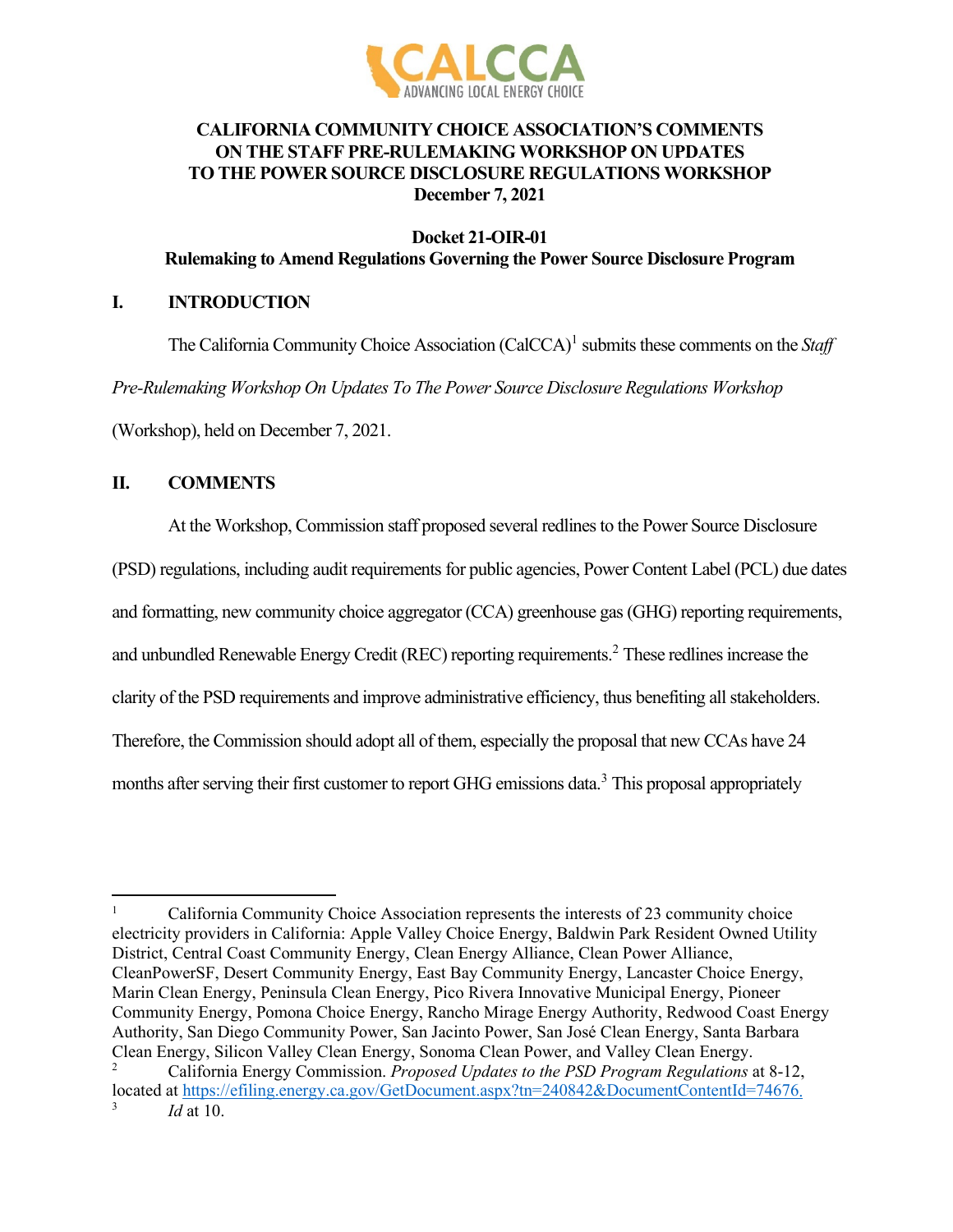recognizes that newly formed CCAs need time to build up their portfolios and establish long-term contracting positions.

At the Workshop, Commission staff solicited input on handling Power Charge Indifference Adjustment (PCIA) resource allocations in the PSD program.<sup>[4](#page-2-0)</sup> Three recommendations on how to implement this are below.

First, the Commission should continue its current calculation approach for the interim GHG-free allocationsthat load serving entities (LSE) have elected to take as part Phase 2 of the PCIA Order Instituting Rulemaking (PCIA OIR) at the California Public Utilities Commission (CPUC).<sup>[5](#page-2-1)</sup> Currently, if an LSE receives a GHG-free allocation from the investor-owned utility (IOU), they can count the corresponding large hydro or nuclear resources as carbon-free in their PCL. This current approach is reasonable and there is no reason for the Commission to deviate from it in future versions of the PCL calculations.

Second, the Commission should attribute the Renewable Portfolio Standard (RPS) value of future IOU allocations of renewable energy under the Voluntary Allocation and Market Offer (RPS VAMO)<sup>[6](#page-2-2)</sup> to the LSEs electing to receive the allocation. This is a logical extension of the current rules for counting the interim GHG-free allocations, which as described above allow an LSE to count a GHG-free allocation towards their PCL. There is no reason that RPS VAMO resources should not be also counted in the PCL.

<span id="page-2-0"></span><sup>4</sup> *Id* at 13.

<span id="page-2-1"></span><sup>5</sup> These interim GHG-free allocations are already implemented via IOU advice letters (see PG&E 5705-E, located at [https://www.pge.com/tariffs/assets/pdf/adviceletter/ELEC\\_5705-E.pdf](https://www.pge.com/tariffs/assets/pdf/adviceletter/ELEC_5705-E.pdf) and SCE 4194- E, located at [https://www.sce.com/sites/default/files/inline-files/GHGFEA\\_4194-E.pdf\)](https://www.sce.com/sites/default/files/inline-files/GHGFEA_4194-E.pdf). For more context, see *Final Report Of Working Group 3 Co-Chairs: Southern California Edison Company (U-338E), California Community Choice Association, And Commercial Energy* , section V-C at 30: "GHG -Free Voluntary Allocation."

<span id="page-2-2"></span><sup>6</sup> The RPS VAMO was adopted in CPUC Decision (D.) 21-05-030. See Ordering Paragraph 2 at 63.